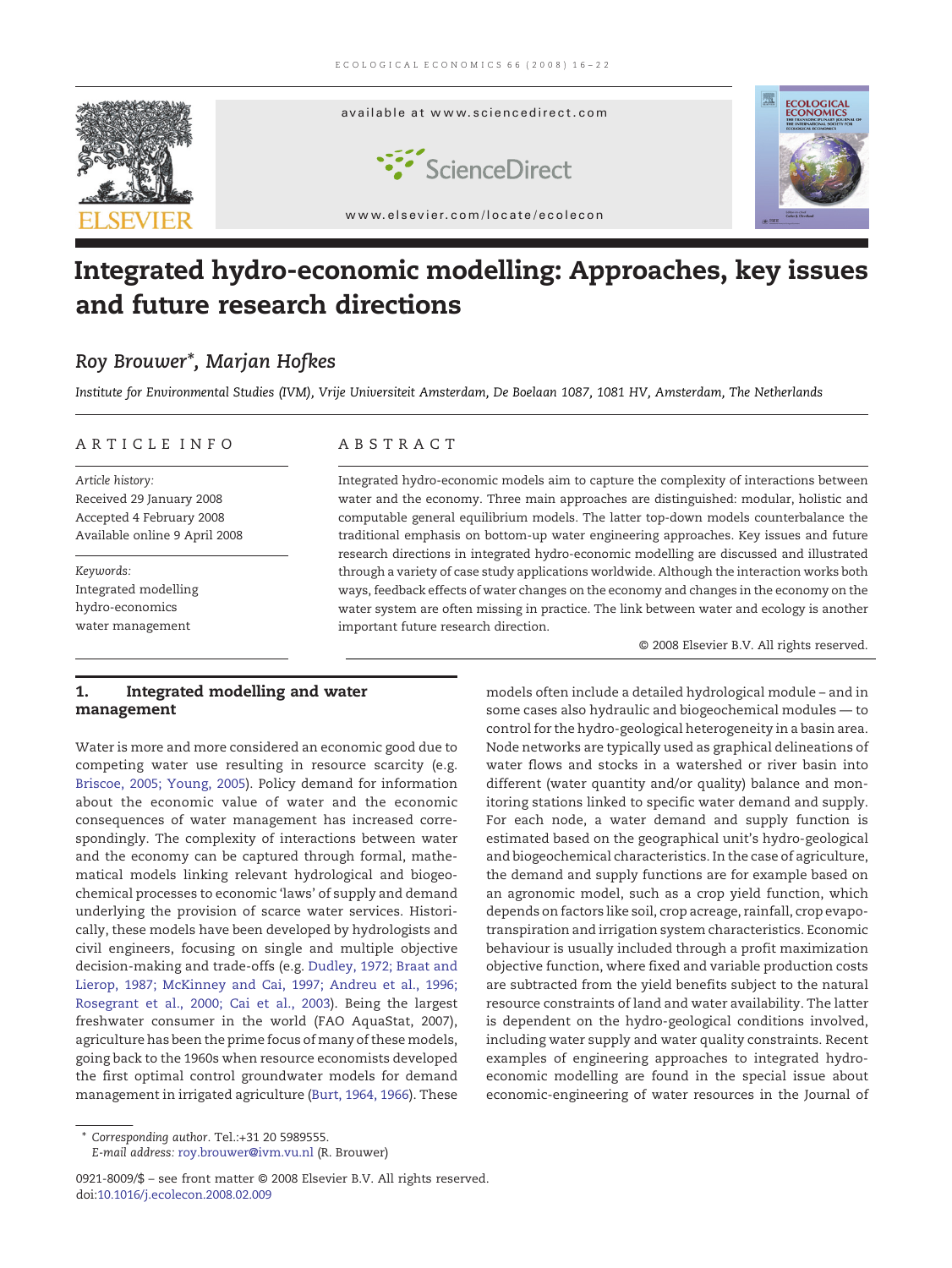<span id="page-1-0"></span>

Fig. 1 – Disciplinary dimensions underlying integrated hydro-economic modelling.

Water Resources Planning and Management published in November 2006 ([Lund et al., 2006](#page-5-0)).

The key to integrated hydro-economic modelling is that water systems perform economic functions, they can be used as a source and a sink for socio-economic activity, and hence have economic value. Usually after some degree of transformation, water can be used as a source for economic consumption like drinking and recreation, and in economic production as an input factor in crop and food production, energy, paper, or metal production. At the same time, water is also used as a sink for the negative by-products of economic production and consumption processes resulting in the emission of polluting substances into surface and groundwater bodies. The interaction between the hydrological and economic realm works both ways: water is transformed for economic use and the impact of economic use on water availability and quality consequently has implications in both the short and long term for the transformation process to modify water for economic use.

### 2. Approaches to integrated hydro-economic modelling

In the literature, a distinction is made between two different approaches to integrated hydro-economic model development, i.e. (1) models which allow for an effective transfer of information from one component to the other: the compartment or modular approach and (2) the holistic approach based on one integrated model [\(Braat and Lierop, 1987](#page-5-0)). In the modular approach a connection is built between the hydrological and economic model, and output data from one module usually provides the necessary input for the other.<sup>1</sup> In principle, the modules operate independently of each other and systems of equations are solved in an exogenous way (input variables from one model into the other are exogenous).

In holistic models, variables that are exogenous in a modular approach are solved endogenously in a system of equations [\(Cai and Wang, 2006](#page-5-0)).

Under the modular approach, a loose connection exists between the different hydrologic and economic components. The various sub-models can be very complex and the main problem is to find the right transformation of data and information between sub-models. In the holistic approach there is one single unit with both the hydrologic and economic component tightly interwoven in a consistent endogenous model. In order to be able to solve the complexity of simultaneous equations, the different components have to be represented in a simple way ([McKinney et al., 1999\)](#page-6-0). So, whereas information transfer between the various compartments or sub-models is one of the most important technical obstacles in the modular approach, the most important issue in the holistic approach is to find one single solver for the variable quantities and represent both the simplified hydrological and economic component in a meaningful way.

In practice, most hydro-economic models are based on a simple economic optimization algorithm subject to detailed surface and groundwater flow processes and their impact on one or multiple economic sectors, i.e. starting from the middle hydrology block in Fig. 1 where the arrow points to the left to the economics block. Although they are driven by certain institutional and/or economic forces, their main focus is on the water system and the effect of for example water allocation problems on economic sectors. They are based on detailed node networks of water and substance balances throughout the river basin, linked to an economic activity through a demand function. This demand function often depends on fixed (exogenous) technical input–output parameters of the economic production process involved (e.g. irrigation demand from agriculture), and reflects at best a partial economic equilibrium system of demand and supply equations.

Few integrated hydro-economic models exist which are primarily driven by economic conditions and trade-offs and their impact on water system variables through water extraction and/or emissions to surface and groundwater

<sup>&</sup>lt;sup>1</sup> We use the term hydrological here throughout this paper to mean both water quantity flow models and biogeophysical water quality and water allocation models.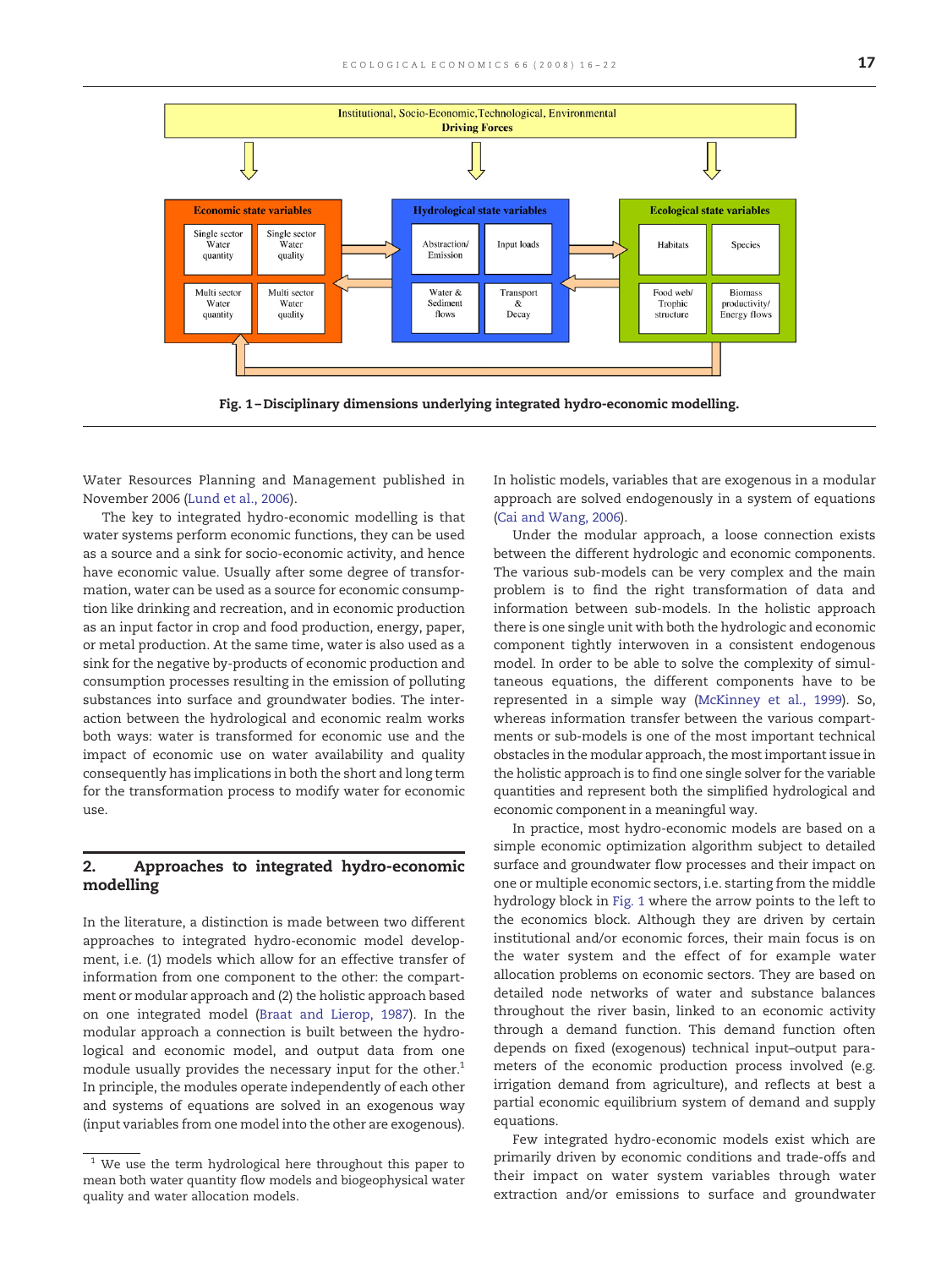bodies, i.e. starting from the left-hand side economics block in [Fig. 1.](#page-1-0) These models are based on economic demand (consumption) and supply (production) functions, which are related to different forms of water use where water is an essential input in consumption and production processes. Examples include input–output models of direct and indirect water use (e.g. [Velázquez, 2006; Okadera et al., 2006](#page-6-0)).

Even less models exist which focus on the effect of changes in eco-hydrology state variables on economic starting point conditions and economic adaptation and mitigation processes, i.e. the feedback arrow from hydrology and ecology to the economic system in [Fig. 1.](#page-1-0) These models incorporate changes in the water system and their effect on the economic system. Most of these types of models are partial economic equilibrium models, based on production function approaches, where water is one of the input factors and changes in the availability or quality of water in the production process at hand is assessed through physical dose–effect relationships, which are related to market prices in order to arrive at a marginal value of water use.

Finally, 'meta-models' are distinguished as a separate class of modelling tools, used to develop and construct general frames around specific problems analyzed with the help of a variety of data, expert judgments and models. Meta-models integrate simulation results from sub-models (e.g. an economic optimization and a water quality simulation model) in a cause–

effect framework. They are called meta-models because they include the results of different models, where underlying model response surfaces are summarised for example in conditional probability distributions. They lie somewhere between the holistic and modular approach. The biogeophysical and economic components are linked, but the model is usually not solved simultaneously.

#### 3. Main objective and overview special issue

In this special issue we selected a variety of papers to represent the different methodological approaches in integrated hydro-economic modelling in modern academic research in developed and developing countries. Three groups of papers are presented based on (i) holistic, (ii) modular and (iii) Computable General Equilibrium (CGE) models (Table 1). Contrary to most holistic and modular model types, CGE models start the integration procedure from the economic system and attempt to link economic relationships to the hydrological system. We consider the use of CGE models a distinctive new approach to integrated hydro-economic modelling. The special issue aims to provide an overview of some of the key conceptual and methodological issues in integrated hydro-economic modelling, and illustrate the use

| Table 1 - Special issue general overview                                                        |               |                                            |              |               |                                               |                                                             |                                                                                          |
|-------------------------------------------------------------------------------------------------|---------------|--------------------------------------------|--------------|---------------|-----------------------------------------------|-------------------------------------------------------------|------------------------------------------------------------------------------------------|
| Paper                                                                                           | Water<br>type | Water<br>management<br>problem             | Country      | Model<br>type | Scale                                         | Sector                                                      | Methodological<br>focus                                                                  |
| 1. Ward and Pulido-<br>Velázquez (2008)                                                         |               | SW and GW Water supply and<br>pollution    | <b>US</b>    | Holistic      | Rio Grande<br><b>River Basin</b>              | Urban drinking water                                        | -Quantity-quality link<br>-Water pricing                                                 |
| 2. Cai et al. (2008)                                                                            | <b>SW</b>     | Water scarcity and<br>allocation           | Chile        | Holistic      | Maipo River Agriculture<br><b>Basin</b>       |                                                             | -Water substitution<br>-Upscaling to river<br>basin                                      |
| 3. Pulido-Velázquez<br>et al. (2008)                                                            |               | SW and GW Water scarcity and<br>allocation | Spain        | Holistic      | Adra River<br><b>Basin</b>                    | Urban-agricultural<br>water demand                          | -Conjunctive<br>modelling SW-GW<br>-Scarcity value of<br>water                           |
| 4. Volk et al. (2008)                                                                           | <b>SW</b>     | Water pollution and Germany<br>ecology     |              |               | Modular Upper Ems<br>River Basin              | Agriculture                                                 | -GIS based data tool<br>-Geographical scales                                             |
| 5. Jonkman et al.<br>(2008)                                                                     | <b>SW</b>     | Flooding and flood<br>damage               | Netherlands  |               | Modular National,<br>coast and<br>river basin | Economy-wide                                                | -GIS based data tool<br>-Indirect effects<br>-Mortality                                  |
| 6. Barton et al.<br>(2008)                                                                      | <b>SW</b>     | Water pollution and Norway<br>quality      |              | Modular Morsa | catchment                                     | Water recreation                                            | -Bayesian Belief<br>Network                                                              |
| 7. van Heerden et al. SW<br>(2008)                                                              |               | Water scarcity and<br>allocation           | South-Africa | CGE           | National                                      | Forestry and<br>agriculture                                 | -Economy-wide<br>effects<br>—Water taxation<br>-Triple dividend                          |
| 8. Strzepek et al.<br>(2008)                                                                    | <b>SW</b>     | Water scarcity and<br>allocation           | Egypt        | <b>CGE</b>    | Nile River<br><b>Basin</b>                    | Economy-wide<br>(agriculture, transport,<br>tourism, power) | -Economy-wide<br>effects<br>-Risk premiums                                               |
| 9. Brouwer et al.<br>(2008)                                                                     | <b>SW</b>     | Water pollution                            | Netherlands  | <b>CGE</b>    | National<br>river basins                      | Economy-wide                                                | -Economy-wide<br>effects<br>-Downscaling to river<br>basin<br>-Emission permit<br>market |
| Explanatory notes: SW: Surface Water; GW: Ground Water.<br>CGE: Computable General Equilibrium. |               |                                            |              |               |                                               |                                                             |                                                                                          |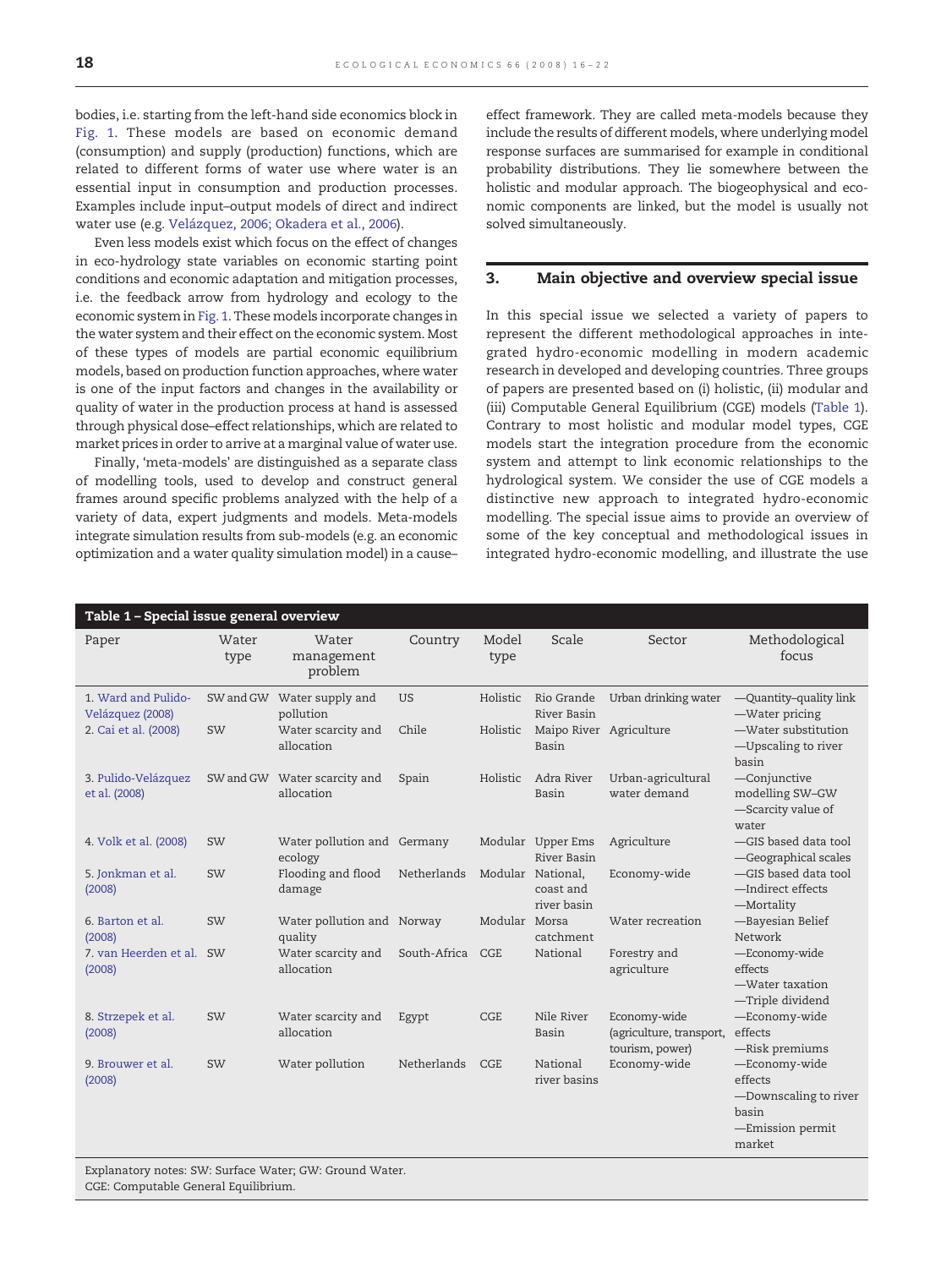used to run the models is beyond the scope of the special

issue. The implementation of the 2000 European Water Framework Directive (2000/60/EC) has been an important driving force behind the development and evaluation of integrated hydro-economic models in a number of European Member States (for an overview, see [Brouwer et al., 2007](#page-5-0)). Some of the integrated models presented in this special issue are closely related to this new piece of European water policy legislation, such as the papers by Volk and co-authors, Pulido-Velázquez and co-authors, Barton and co-authors, and Brouwer and coauthors. However, the papers in this special issue address water management challenges facing water managers worldwide: water scarcity and water supply across different competing water use(r)s, water quality and ecology, and flooding $^2$ . All three holistic models focus on river basin wide water scarcity and water supply in arid regions in Spain (Pulido-Velázquez and co-authors), Chile (Cai and co-authors) and the United States (Ward and Pulido-Velázquez combine water supply with water pollution in their US example). Two of the three CGE models examine the economy-wide impacts of temporal water supply variability and water use restrictions in Egypt (Strzepek and co-authors) and South-Africa (Van Heerden and co-authors). The third CGE example by Brouwer and his co-authors shows how economic activities are linked to water pollution flows (emissions) in the Netherlands, and how national economy-wide impacts of different emission reduction scenarios run through a CGE can be disaggregated to the level of river basins.

The three modular approaches to integrated hydro-economic modelling presented in this special issue are applied to typical North-European water management problems. Two of them look at water pollution, in a watershed in Norway (Barton and co-authors) and a river basin in Germany (Volk and co-authors), and one at flooding in the Netherlands (Jonkman and co-authors). The latter two modular approaches make use of geo-referenced data in GIS as a basis for the appraisal of alternative land use change and flood scenarios, allowing variation in the scale at which the scenarios and their outcomes are evaluated and presented. The meta-model presented by Barton and co-authors is based on a Bayesian Belief Network, which implies that the appraisal includes probability distributions attached to different (expected) outcomes. Joint uncertainty of the components is calculated in one and the same model and in that sense more holistic than modular.

An attempt was made to incorporate both groundwater and surface water models, but most papers in the special issue focus on surface water only. Only two papers (Ward and Pulido-Velázquez and Pulido-Velázquez and co-authors) focus explicitly on the conjunctive modelling of connected ground and surface water flows. Although water use in agriculture has always been one of the most important focal points in integrated hydro-economic modelling, also in many of the papers presented in this special issue, we managed to find a wider variety of sector applications including urban water supply (Ward and Pulido-Velázquez) and water-based recreation (Barton and co-authors). The latter paper also establishes important links between water pollution and ecology, as does the paper by Volk and his co-authors.

Finally, the institutional-economic aspects of integrated water management are captured in the presented models through the baseline and policy scenarios related to for example water allocation rights, the introduction of new water trade systems and the modification of existing economic instruments like water bills (Ward and Pulido-Velázquez), water taxes (Van Heerden and co-authors), water fees (Cai and co-authors), and water pollution permits (Brouwer and co-authors).

#### 4. Key issues and future research directions in integrated hydro-economic modelling

Linking hydrological and economic systems through holistic, modular or CGE models raises a number of important methodological and operational (programming-technical) issues and challenges. [McKinney et al. \(1999\)](#page-6-0) identify the following limitations to integrated hydro-economic modelling:

- Hydrological models are often based on simulation techniques, whereas economic models usually use optimization techniques.
- Water bodies, watersheds and basins usually are the geographical unit in hydrological models, while economic models often refer to administrative boundaries of a region (county, province, state) or a country as a whole.
- Time scales in hydrological models often refer to days, months or seasons (summer and winter), while in economic models the time scales (intervals and horizon) are usually longer than that (years).

These challenges also play an important role in this special issue, especially different spatial scales. Volk and co-authors show how a common definition of landscape units in GIS, based on the European land use database CORINE, enables them to analyze the impacts of land use change scenarios on micro, meso and macro scale using the same set of transferable hydrological indicators as a basis for the economic and ecologic impact assessment procedure. The use of georeferenced flood and flood damage data in GIS, also partly based on land use information, allows Jonkman and his coauthors to simulate and predict the potential physical and financial damage due to catastrophic flooding in a consistent way at local, regional and national level. Cai and co-authors

<sup>2</sup> Due to lack of space examples from Australia and Asia are missing in the special issue. Interesting hydro-economic modelling work is ongoing in Australia related to water allocation problems, including environmental demand for water and the introduction of new water trade systems (see, for example, [Kirby](#page-5-0) [et al. \(2006\)](#page-5-0) for the largest river basin in Australia, the Murray-Darling). An example of an integrated hydro-economic model in Asia is given in [Ringler and Cai \(2006\)](#page-6-0).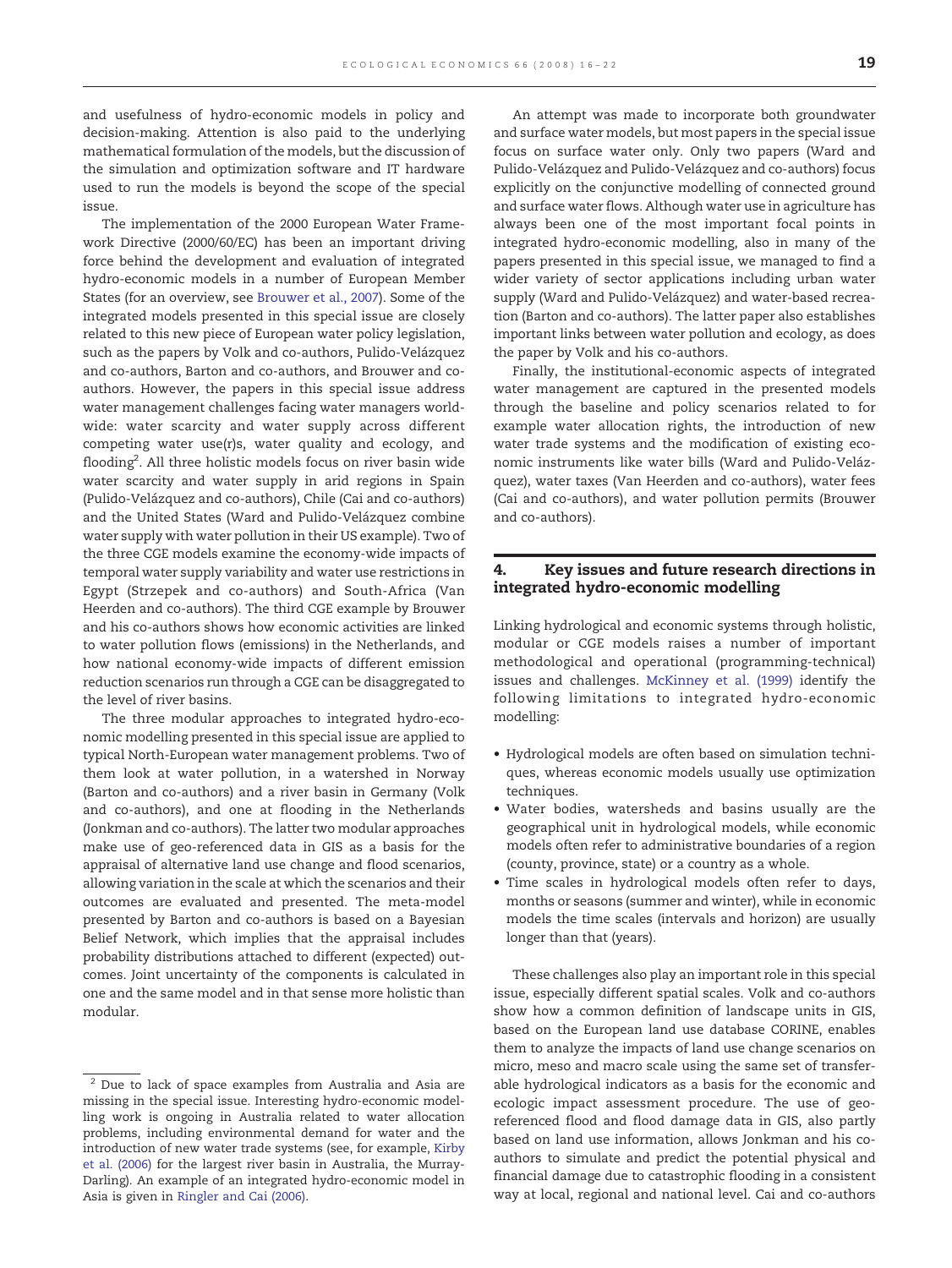estimate – based on local agricultural surveys – crop production functions including water for different locations throughout the river basin. Given the hydrologic and agronomic heterogeneity found within the river basin, a single generic micro production function for the whole basin does not exist. The empirical analysis shows that the parameter estimates for the same quadratic production function differ per location. Cai and his co-authors hence use different crop production functions for the eight agricultural zones distinguished in their hydro-economic river basin model. Brouwer and coauthors apply a disaggregation procedure for the macroeconomic effects of water policy scenarios estimated with the help of a CGE model to different river basins based on an integrated national and river basin accounting system.

The lack of an appropriate economic system model behind much of the integrated hydro-economic modelling work so far is another key issue addressed in this special issue. Three papers try to counterbalance the traditional emphasis in integrated hydro-economic modelling on the comprehensive modelling of surface and groundwater flow processes by showing how an economic CGE model can be extended to assess the economy-wide impacts of water policy. CGE models take into account the various inter-linkages between economic sectors and are particularly useful for the evaluation of water pricing policies. CGE approaches model economy-wide effects, but fail to capture the more detailed hydrological and biogeochemical processes involved. Hence, the trade-off is that interest in the economy-wide impacts of water policy is at the expense of the level of hydrological detail.

Van Heerden and his colleagues apply a comparative-static CGE approach to model water demand in two of the most waterintensive sectors in the South African economy: irrigated crop production and forestry.Water is included in the model through sector specific water demand functions and the introduction of a water use tax. The authors justify the application of the CGE approach by pointing out how the model is able to capture the economic mechanisms at work when a tax on water use increases crop prices, reduces crop demand and in turn water use, and provides farmers at the same time with an incentive to look for substitution possibilities, which also has an effect on water use demand and the price of other inputs.

In the paper by Strzepek and his co-authors, a comparativestatic CGE is used to evaluate the economy-wide impacts of the Aswan dam in the Nile river basin. Although the dam appears to have very little effect on the economy as a whole, the use of a CGE model is useful because of the fact that the dam has an impact on multiple sectors, each competing for the same water: agriculture, commercial shipping, power generation and tourism. Water is included in a nested CES production function as a fixed land-water technology production factor. Also van Heerden and co-authors link water to land use in their model. Contrary to the two other CGE models presented in this special issue, a distinction is made by Strzepek and co-authors between seasonal water stocks and flows to account for the hydrological cycle (winter and summer) and water supply variability within one year.

Like Van Heerden and co-authors, Brouwer and his coauthors use a comparative-static CGE model to assess the economy-wide impacts of a new economic instrument to price water, i.e. the introduction of an emission permit system to

reduce the emission of water polluting substances in the context of new European water quality legislation. At the same time the model is used to get a better indication of the direct and indirect economic impacts of large-scale water policy interventions. Emissions to water are in this model included as input factors in the production function of the different economic sectors, and not linked to land use.

The inclusion of water markets and the use of economic instruments is another important key issue in both the holistic and CGE models. Pulido-Velázquez and his co-authors use a holistic hydro-economic model to signal seasonal peaks in marginal values of water supply and discuss the consequences of these peaks for water pricing policy. Ward and Pulido-Velázquez investigate the impact of a two-tiered pricing system on urban drinking water demand using a dynamic non-linear programming optimization model. The two-tiered price system implies that a price is charged to urban households higher than the average cost price above subsistence levels of demand, accounting for the environmental costs of water use. The revenues of the excess price are used to subsidize the politically set level of subsistence water use. In their holistic river basin model, Cai and co-authors vary water input fees in irrigated agriculture to assess the impact of price increases on the rate of substitution between agricultural input factors.

An important difference between the holistic and CGE approaches tomodel water pricing is the absence of inter-sectoral linkages in most holistic models. The effect of water pricing on the general price level in the economy, and corresponding adjustments in inter-sectoral supply and demand, falls outside the scope of the analysis. The impact of changing price levels is examined for each sector separately, contrary to the modelling of demand and supply equations in the CGE models.

The reciprocal effect of changes in the water system on the economic system and vice versa the effect of changes in the economic system on the water system is one of the most important challenges in integrated hydro-economic modelling. One could argue that economic adaptation processes are implicitly part of the holistic models developed for example for water scarcity problems. Hydrological conditions and constraints determine water demand in different sectors (e.g. agriculture), and sets of hydrological supply and economic demand equations are solved simultaneously through (non-)linear programming optimization procedures. Cai and co-authors focus, for example, on water input substitutability based on imposed water use constraints. Systematic feedback mechanisms are usually missing, however, in modular and CGE approaches to integrated hydro-economic modelling. The direction of influence is usually one-way in these cases. Brouwer and co-authors show, for example, how the adoption of technical measures in economic activities have an impact on emission levels and hence water quality, but the corresponding change of water quality on these economic activities through changes in productivity, avoided damage and treatment costs or the human welfare implications of the environmental benefits involved are not accounted for. In a similar way the flood damage model presented by Jonkman and co-authors investigates the impact of climate change and flood scenarios on economic activities and corresponding damage costs, but the model does not account for changes in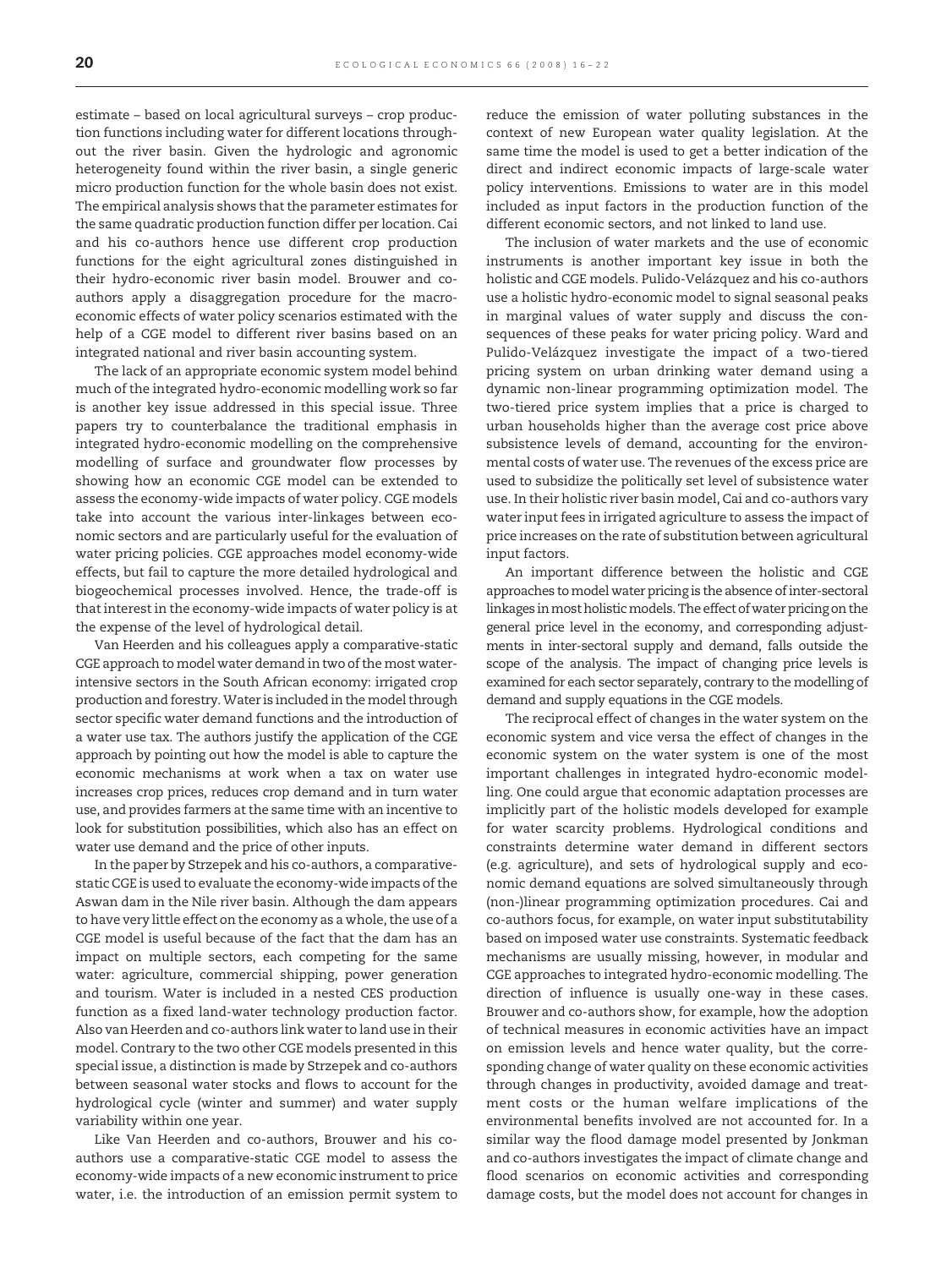<span id="page-5-0"></span>economic behaviour as a result of the stochastic shocks faced by the economic system. Adaptation and resilience to new circumstances based on socio-economic learning processes are expected to play an important role and may significantly mitigate the longer-term economic effects of environmental change. Except for the inclusion of endogenous rates of technological change in dynamic CGE models these learning experiences are usually not or not fully captured in integrated hydro-economic models.

Risk and uncertainty receive special attention in this special issue too. Although two distinct concepts, they are often treated as one and the same problem. Uncertainty is made 'manageable' by converting it into a risk, i.e. attaching probabilities to certain outcomes. This is for example the case in the paper by Barton and his co-authors, where uncertainties in chemical and ecological processes and model outcomes are translated into probability density functions based on empirical data and expert judgment, which are subsequently linked to water quality outcomes and economic costs and benefits related to these water quality outcomes.

Uncertainty may manifest itself in different ways in integrated hydro-economic modelling and differ fundamentally between different disciplinary realms (economics, hydrology, ecology), in terms of their underlying sources, characteristics and size. The key question here is how these fundamentally different types of uncertainty in input data, model structure, parameter values, and model results are integrated in a consistent way in the different approaches to integrated hydro-economic modelling. Scenario and sensitivity analysis are the two most common approaches, also in this special issue. For instance, Jonkman and his co-authors explicitly address the issue of uncertainty inherent to stochastic environmental shocks through the use of different flood scenarios. Risk obviously plays an important role in integrated hydrodynamic-economic modelling of flood events, linking damage assessments to the likelihood that these damages actually occur. Finally, Strzepek and co-authors present an interesting analysis of risk premiums for water security based on national income estimations from their CGE model under different risk behaviour and water supply scenarios.

#### Acknowledgements

The selection of papers presented in this special issue is partly based on the two-day international workshop 'The Role of Integrated River Basin Modelling in the European Water Framework Directive' organized by the corresponding author at the Institute for Environmental Studies, Vrije Universiteit Amsterdam in November 2005. The workshop was co-funded by the Dutch Research Program'Leven metWater' and the Directorate-General of Water Management within the Dutch Ministry of Transport, Public Works and Water Management. The workshop presentations are available from the website of the 'Leven met Water' project 'Water Economic Modelling for Policy Analysis' (<www.falw.vu.nl/ivm/watereconomics.nl>). We are grateful to the workshop participants for sharing their knowledge and expertise with us.

A word of thanks also goes to the journal's former Chief Editor Cutler Cleveland for his support to set-up this special issue in the journal Ecological Economics. We are highly

indebted to the contributors to this special issue without whom this special issue would never have seen the light. The production of this special issue took us almost two years. Thank you all for this productive collaboration and your valuable inputs. Finally, a special word of thanks goes to Anne Carter for her indispensable help and assistance, and her patience to help us with the journal's on-line submission and review procedures.

#### REFERENCES

- Andreu, J., Capilla, J., Sanchís, E., 1996. AQUATOOL, a generalized decision-support system for water-resources planning and operational management. Journal of Hydrology 177 (3–4), 269–291.
- Barton, D.N., Saloranta, T., Moe, S.J., Eggestad, H.O., Kuikka, S., 2008. Bayesian belief networks as a meta-modelling tool in integrated river basin management; pros and cons in evaluating nutrient abatement decisions under uncertainty in a Norwegian river basin. Ecological Economics Special Issue Integrated Hydro-Economic Modelling: Approaches, Key Issues and Future Research Directions.
- Braat, L.C., Lierop, W.F.J., 1987. Integrated economic-ecological modelling. In: Braat, L.C., Lierop, W.F.J. (Eds.), Integrated economic-ecological modelling. Amsterdam, North-Holland.
- Briscoe, J., 2005. Water as an economic good. In: Brouwer, R., Pearce, D.W. (Eds.), Cost-Benefit Analysis and Water Resources Management. Edward Elgar, Cheltenham, UK.
- Brouwer, R., Barton, D., Oosterhuis, F., 2007. Economic Methods, Models and Instruments for the Water Framework Directive. International Water Association (IWA) Catchmod Series. (Publication No.).
- Brouwer, R., Hofkes, M., Linderhof, V., 2008. general equilibrium modelling of the direct and indirect economic impacts of water quality improvements in the Netherlands at national and river basin scale. Ecological Economics Special Issue Integrated Hydro-Economic Modelling.
- Burt, O.R., 1964. Optimal resource use over time with an application to groundwater. Management Science 11, 80–93.
- Burt, O.R., 1966. Economic control of ground water reserves. Journal of Farm Economics 48, 632–647.
- Cai, X., Wang, D., 2006. Calibrating holistic water resources — economic models. Journal of Water Resources Planning and Management 132 (6), 414–423.
- Cai, X., McKinney, D.C., Lasdon, L.S., 2003. An integrated hydrologic–agronomic–economic model for river basin management. Journal of Water Resources Planning and Management 129 (1), 4–17.
- Cai, X., Ringler, C., You, J., 2008. Substitution between water and other agricultural inputs: a holistic hydro-economic modelling analysis and implications for water conservation in a river basin context. Ecological Economics Special Issue Integrated Hydro-Economic Modelling.
- Dudley, N.J., 1972. Irrigation planning, 4, optimal interseasonal water allocation. Water Resources Research 8 (3), 586–594.
- Kirby, M., Qureshi, M.E., Mainuddin, M., Dyack, B., 2006. Catchment behaviour and counter-cyclical water trade: an integrated model. Natural Resource Modeling 19 (4), 483–510.
- Jonkman, S.N., Bočkarjova, M., Kok, M., Bernardini, P., 2008. Integrated hydrodynamic and economic modelling of flood damage in the Netherlands. Ecological Economics Special Issue Integrated Hydro-Economic Modelling.
- Lund, J.R., Cai, X., Characklis, G.W., 2006. Economic engineering of environmental and water resource systems. Journal of Water Resources Planning and Management 132 (6), 399–402.